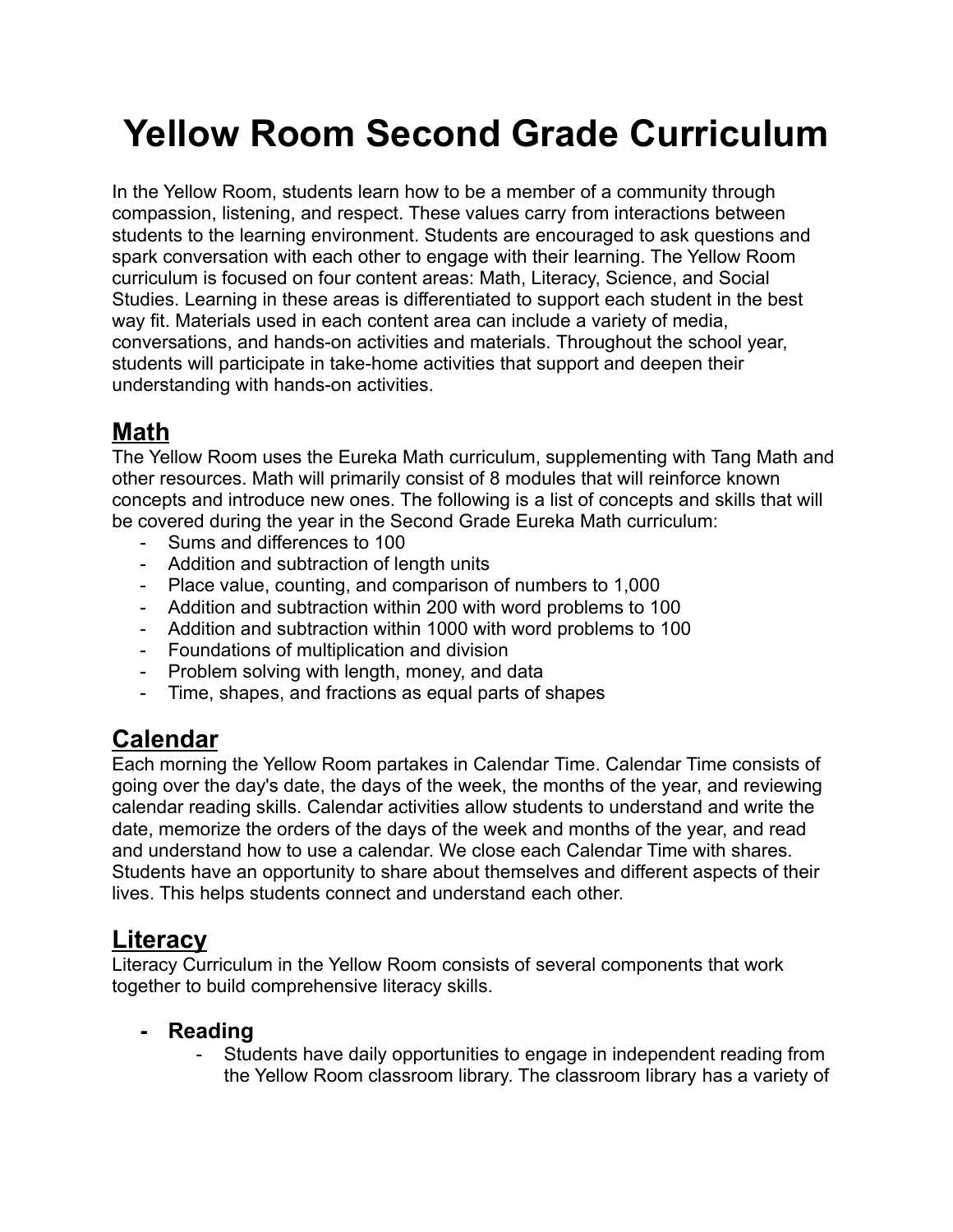books to encourage a love of reading. Students will each read aloud to the teacher to ensure students are progressing in their reading.

- S.P.I.R.E or Word Study: students are divided into small groups based on their performance on the SPIRE assessment.

#### **- S.P.I.R.E. (Specialized Program Individualizing Reading Excellence)**

- The teacher guides students in SPIRE groups through specifically sequenced lesson plans designed to provide direct instruction in phonological awareness, phonics, fluency, vocabulary, and comprehension. The students meet twice a week to work through a lesson plan that focuses on a specific concept. They complete a sound, word, and dictation assessment on Friday. Students are given reading and spelling practice to work on at home to complement the practice completed in class.
- **- If it is determined that SPIRE is not appropriate for a student, they may engage in Word Study.**
	- Word Study is a "developmental study of words by features" (Words Their Way, p.182). The student(s) would meet in a small group or individually with the teacher and work independently to complete word sorts, long and short vowel contrasts, consonant blends and digraphs practice, and word family studies. The purpose of Word Study is to strengthen word knowledge. With the growth of word knowledge, skills associated with reading, writing, oral language, and comprehension are also strengthened.

#### **- Journal**

Students partake in independent journal writing at various times through the school week. Prior to starting writing time, students are encouraged to participate in a class brainstorming session of topics to write about. Each student draws a picture to go along with their entry. Student journals are seen as a way for students to express themselves and provide a safe space for creative writing. Students will work with the teacher to edit their entries for proper spelling, capitalization, punctuation, and sentence structure.

#### **- Reading Response**

Students read a passage and answer questions based on the passage. The questions encourage students to hone reading comprehension skills and remember details.

#### **- Read Aloud**

Once a week, the teacher reads to students from a chapter book. Students are encouraged to listen, reflect, and make and confirm predictions about the story.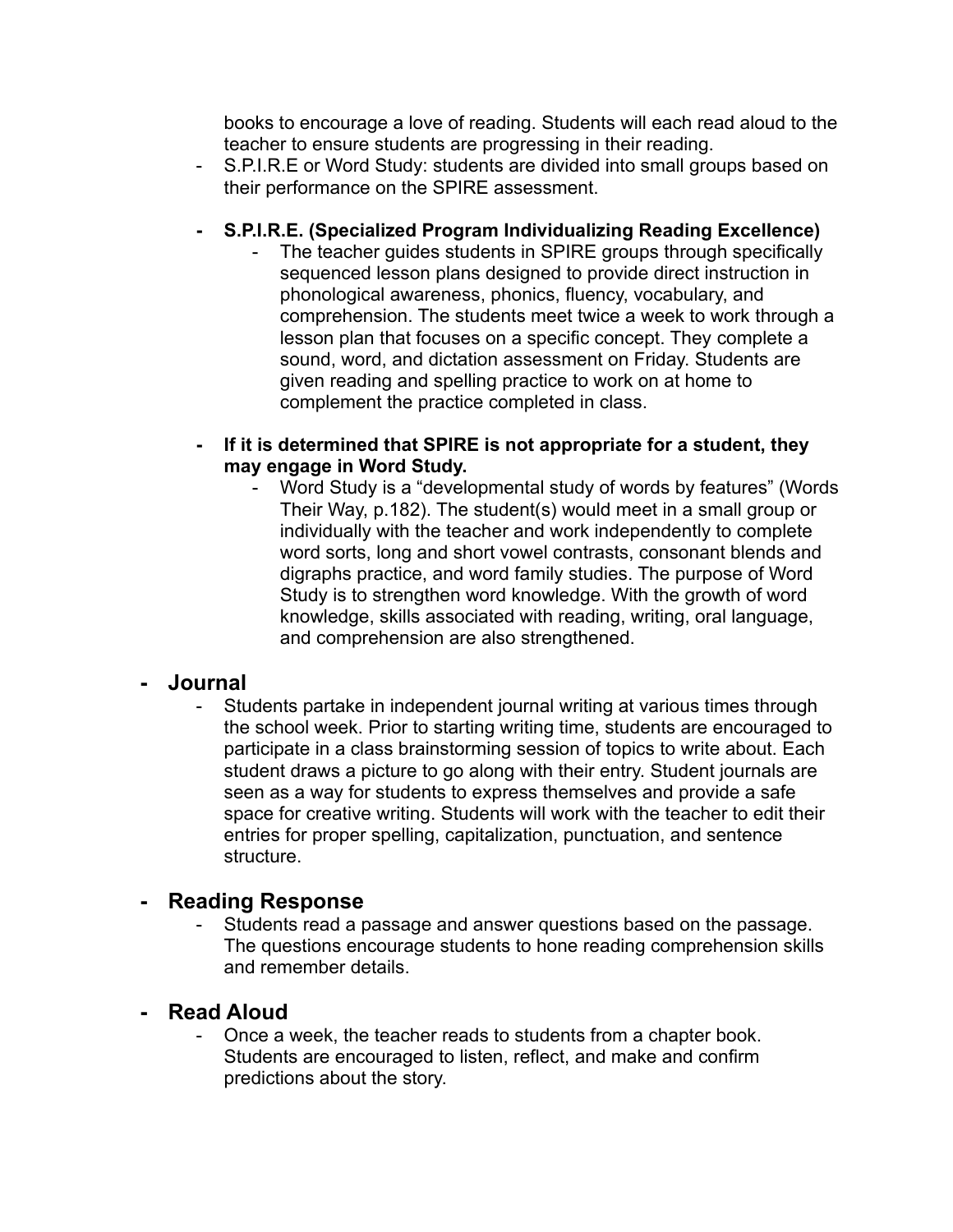#### **- Literacy Lessons**

- Students will participate in literacy lessons focused on building skills to increase literacy. These lessons include:
	- Decoding strategies
	- Homophones
	- Prefixes and suffixes
	- Synonyms and antonyms
	- Understanding the elements of fiction
	- Use dictionary and reference guides
	- Legible writing
	- Learn to draft and edit as part of the writing process

### **Theme Study**

Theme Study lessons focus from Virginia State Standards of Learning for Social Studies and Science for Second Grade. Students engage in Theme Study topics with books, experiments, projects, videos, music, and class discussions. The following themes will be covered in the Yellow Room this school year:

| August    | - Getting to know Our Yellow Room Community and Routines<br>- The Water Cycle             |
|-----------|-------------------------------------------------------------------------------------------|
| September | - Geography and Map Skills<br>- Cinderella Tales from Around the World                    |
| October   | - Native Americans                                                                        |
| November  | - Earth and space systems                                                                 |
| December  | - States of Matter                                                                        |
| January   | - American Symbols and Historical Figures<br>- Communication and Transportation over Time |
| February  | - Ancient China and Egypt                                                                 |
| March     | - Forces, Motion, and Magnets<br>- Natural, Human, and Capital Resources                  |
| April     | - Living vs Non-Living<br>- Animal Life Cycles                                            |
| May       | - Plant Life Cycles and the Power of Plants                                               |